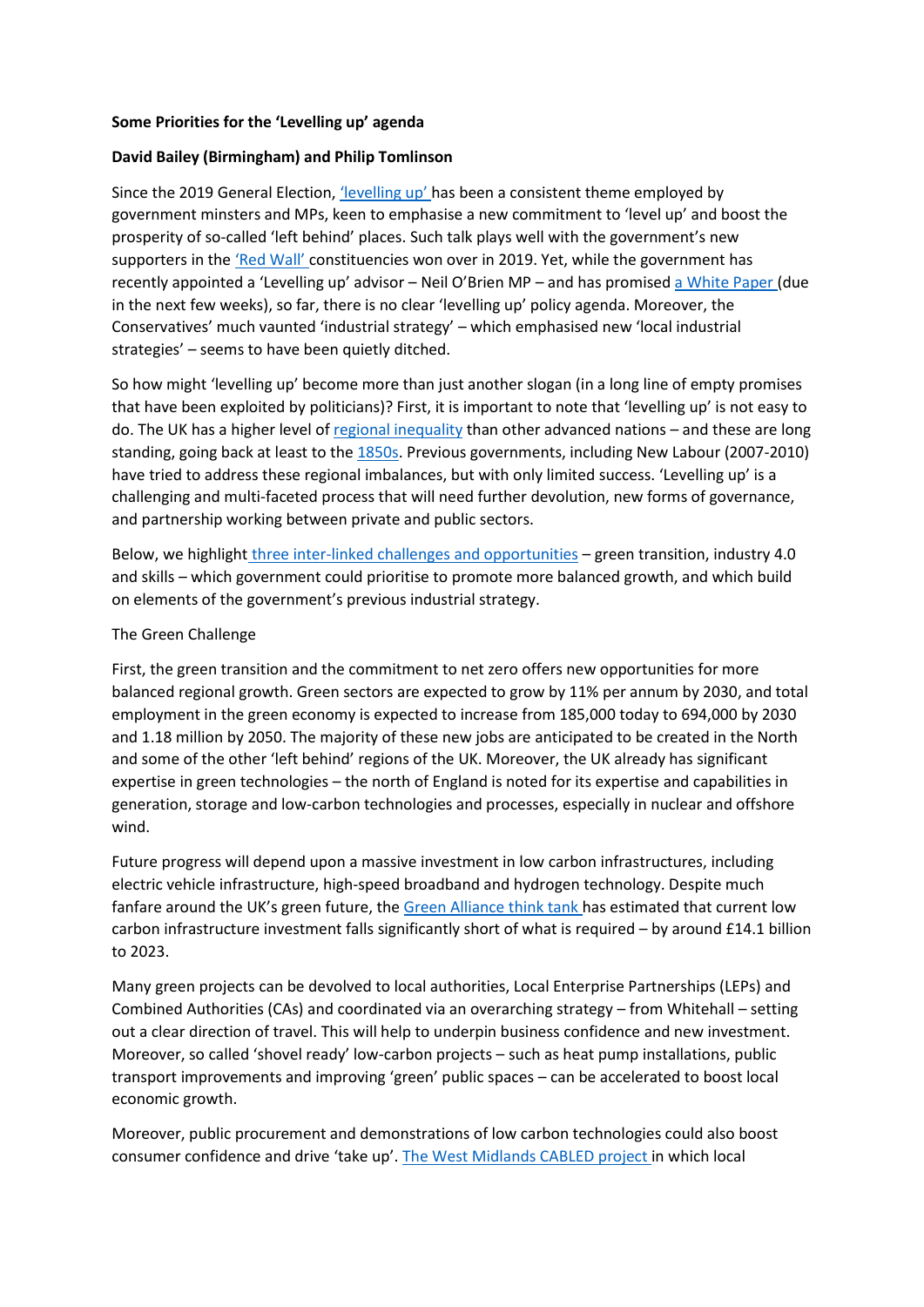authorities trialled electric vehicles across public services is a positive example of such projects in action.

The Fourth Industrial Revolution (Industry 4.0)

Second, accompanying the green transition will be the wide adoption and application of [Industry 4.0](https://www.forbes.com/sites/bernardmarr/2018/09/02/what-is-industry-4-0-heres-a-super-easy-explanation-for-anyone/?sh=50d480f09788)  [cross-cutting and platform technologies](https://www.forbes.com/sites/bernardmarr/2018/09/02/what-is-industry-4-0-heres-a-super-easy-explanation-for-anyone/?sh=50d480f09788) (e.g., the internet of things, digitalization, artificial intelligence and robotics) that play an enabling role across services and manufacturing. These technologies will be disruptive and spur fundamental changes in the organisation of production within and across firms, especially in the workplace, the physical environment as well as lifestyles. For instance, new digital platforms and enhanced data exchange should improve efficiencies across the private and public sectors, while simultaneously having the potential to reduce some of the disadvantages associated with being located in remote and 'left behind' regions. New opportunities may also open up for producer–consumer collaboration, stimulating entirely new business ventures or transforming existing ones via big data analytics and the new digital platforms.

Yet, in order to realise these opportunities, the UK will require significant investment in new digital and broadband infrastructure. Indeed, the emergence of regional ['digital divides'](https://doi.org/10.1080/2578711X.2019.1621102) - in terms of capacity, digital capabilities and broadband speeds – has so far undermined the ability of the UK to 'level up' its industrial base and rebalance its economy. In many 'left behind' regions, knowledge and application of new I4.0 technologies remains quite limited – not being able to embark upon the transformations required by I4.0 will entrench regional imbalances.

In this regard, a key aim of policy should be to nurture and promote business collaborations and synergies, especially between firms using traditional production techniques and the new I4.0 technologies. Policy platforms for facilitating learning between firms across different sectors and sharing knowledge bases has been particularly effective. Moreover, public procurement might be deliberately targeted to foster such productive collaborations. This could be aligned with support for entrepreneurship programmes, staff exchanges, research collaboration and facilitating enhanced labour mobility between sectors.

In short, transformative and holistic industrial policies are required to address existing failures and obstacles and hitherto strengthen of the whole regional ecosystem. This requires a multidimensional approach, and not one purely focused upon specific instruments targeted at particular sectors. [The](https://www.birmingham.ac.uk/research/perspective/industry-4-and-what-to-expect-for-industry-policy.aspx)  ['Made Smarter' programme](https://www.birmingham.ac.uk/research/perspective/industry-4-and-what-to-expect-for-industry-policy.aspx) ' is welcome start in this direction, but policy needs to go much further.

## Skills Policy

Third, skills will be critical to meeting the challenges of both net zero and I4.0. Even before Covid-19, there has been a shift to more non-routine and interpersonal style jobs that require more technological interaction and digital skills. Today's school/college leavers and graduates are expected to undertake several career changes throughout their working lives. Policy needs to play an active role to support workers to ensure they are best equipped to cope with the disruptive challenges and exploit the new opportunities unleashed by technological change.

It is therefore critical to rethink skills and education policy, along the lines of lifelong learning. The recently announced a [Lifetime Skills Guarantee,](https://www.fenews.co.uk/fevoices/3716-ueenas-speech-outlines-legislative-programme-for-next-session) geared towards providing UK adults access to flexible finance to access new training throughout their working lives, and seeks a greater role for employers in the design of publicly funded training programmes. Yet, success will ultimately depend upon uptake – a loan-based scheme may not be particularly attractive to mid-career/changing career workers, with families to support. [Denmark's flexicurity model](https://denmark.dk/society-and-business/the-danish-labour-market) is worth considering – it is a